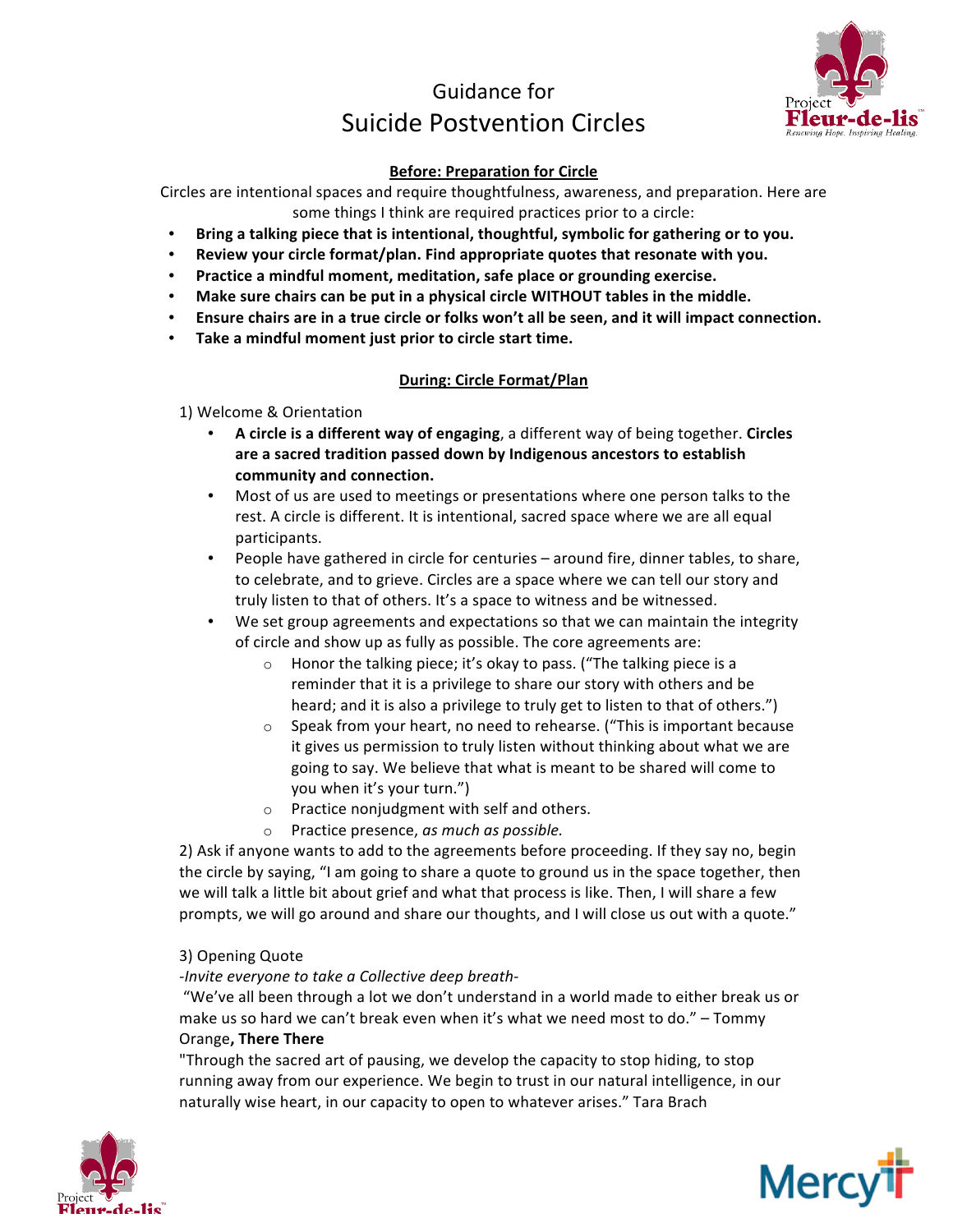# 4) Grief Psychoed

- Grief comes with a wide range of very powerful and even conflicting emotions  $$ sadness, shock, longing, frustration, confusion, anger, fear, blame, guilt, despair, overwhelm, relief – can come like waves. \*These waves are even more complex with suicide loss which brings with it layers of uncertainty, questions upon questions, confusion, anger and sadness. Unanswered questions are often the most difficult part of the grief process for suicide survivors, as it leaves closure much more difficult and even impossible at times.
- Everyone grieves differently. There's no right or wrong way.
- Grief is not linear, it doesn't even flow in the stages we've learned in the past. It comes in waves. It doesn't always make sense. The range of emotions comes at varying times and varying degrees.
- There are some things we know and can anticipate: grief reminders. This can be a place, an event, a person or simply a smell, a song, a time of year. Be gentle with yourself as you notice grief reminders emerge, and carefully consider ways to take care of yourself around anticipated reminders.
- *Optional if appropriate: There are 3 categories of grief reactions: separation distress (missing the person), existential distress (feeling lost, existential and identity questions that come up), and circumstantial distress (emotional pain over the way they died).*
- All of these things are complicated by suicide loss because of the complexity of suicide itself and vast amount of unknowns. It can be complicated to sort through the unrest this can stir up in us.

# 5) Prompts & Storytelling

- **Opening Prompt** (if appropriate/needed): Let's do one check in go around before we begin. How are you showing up today, right now? How are you feeling?
- **Prompt 1**: What is one word that comes to mind when you think about name ?
- Prompt 2: What has been the hardest part of this loss for you?
- Prompt 3: What is one question on your heart right now?
- Prompt 4: What has helped you walk through this grief? And, as you think about all that you're holding, what is one thing you need today or this week to honor yourself during the grief process?

//OR// How have you found comfort in the past during times of difficulty, grief, loss, or uncertainty? Where can you go in the next 3 days to get that comfort?

- **Prompt 4** (optional): Is there anything else you'd like to share before we close?
- Closing Prompt: What is one word you are leaving this space with today?

# 6) Closing Quote

"Grief is like the ocean; it comes on waves ebbing and flowing. Sometimes the water is calm, and sometimes it is overwhelming. All we can do is learn to swim."  $-$  Vicki Harrison /OR/ "We can be our worst selves when we're afraid, or our very best, bravest selves. In the context of fear and vulnerability, there is often very little in between because when we are uncertain and afraid our default is self-protection. We don't have to be scary when we're scared. Let's choose awkward, brave, and kind. And let's choose each other." - Brene Brown

# **After: Coming Down from Circle**

Circles are intentional spaces and can be heavy, heartfelt, and deep. Give yourself time to debrief with a friend or colleague, acknowledge the space you held, and release any of the weight you carried away from the circle. Take a moment to honor yourself, your heart, and your needs.



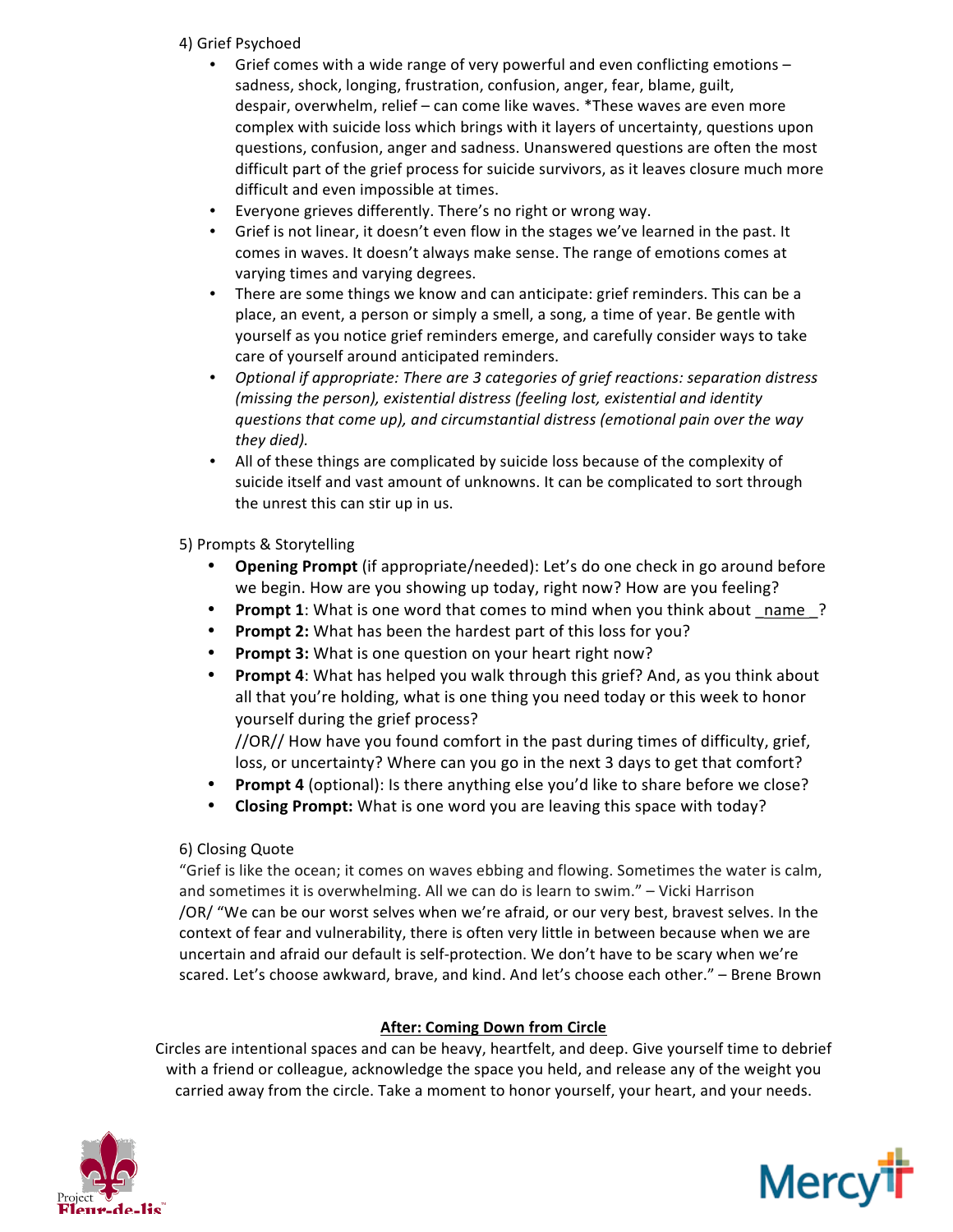# **Additional Prompts Bank**

What is one word that is coming up for you when you think about  $\qquad$ ? What is one word that describes how are you are feeling in this moment? What's been the hardest thing about this loss for you? What is something that you will remember about  $\qquad$  ? Something silly, funny, special, or that stands out. What is something from  $\frac{1}{\sqrt{2}}$  ife that you want to take with you or be more like? What is one question on your heart today or surrounding the loss of  $\qquad$ ? If you could ask \_\_\_\_ anything, what would you ask? If you could tell \_\_\_\_anything, what would you want to say, share, or ask? How do you find comfort during grief/where can you go to get that comfort? What can you do to honor your grief and emotions over the next 3 days? Is there anything else that you want to share or say? As we end our time together, what are you leaving with today?

# **Additional Quotes Bank**

## **Suicide Loss**

"I am a survivor of suicide, a zebra among horses; distinct from those who have not suffered the loss by suicide of a loved one or dear friend. I do not feel like you, I do not respond to things as you do, and nothing you do or say can remove the pain from my heart or the reminders of my loved one from my thoughts.

I am a zebra among horses; I may seem a normal person, but inside, the differences are as marked as the stripes that distinguish a zebra from a horse. The knowledge that I am different wears on me like a saddle.

I am a zebra among horses; like you, yet not like you." - Peter J. Warshaw

So why is our grief different? Why can't we just pull through? We mourn our loved ones just as much But we have burdens too Your loved one didn't want to go In that they had a voice But we were haunted by the thought Our loved one had a choice You can't imagine what it's like To be where we have been For many of us had the shock Or were first upon the scene That picture's burned into our minds And it can't be erased It haunts us still at any time Unbidden, any place We all would like to change the past And most did what they could But we are wracked with heavy guilt



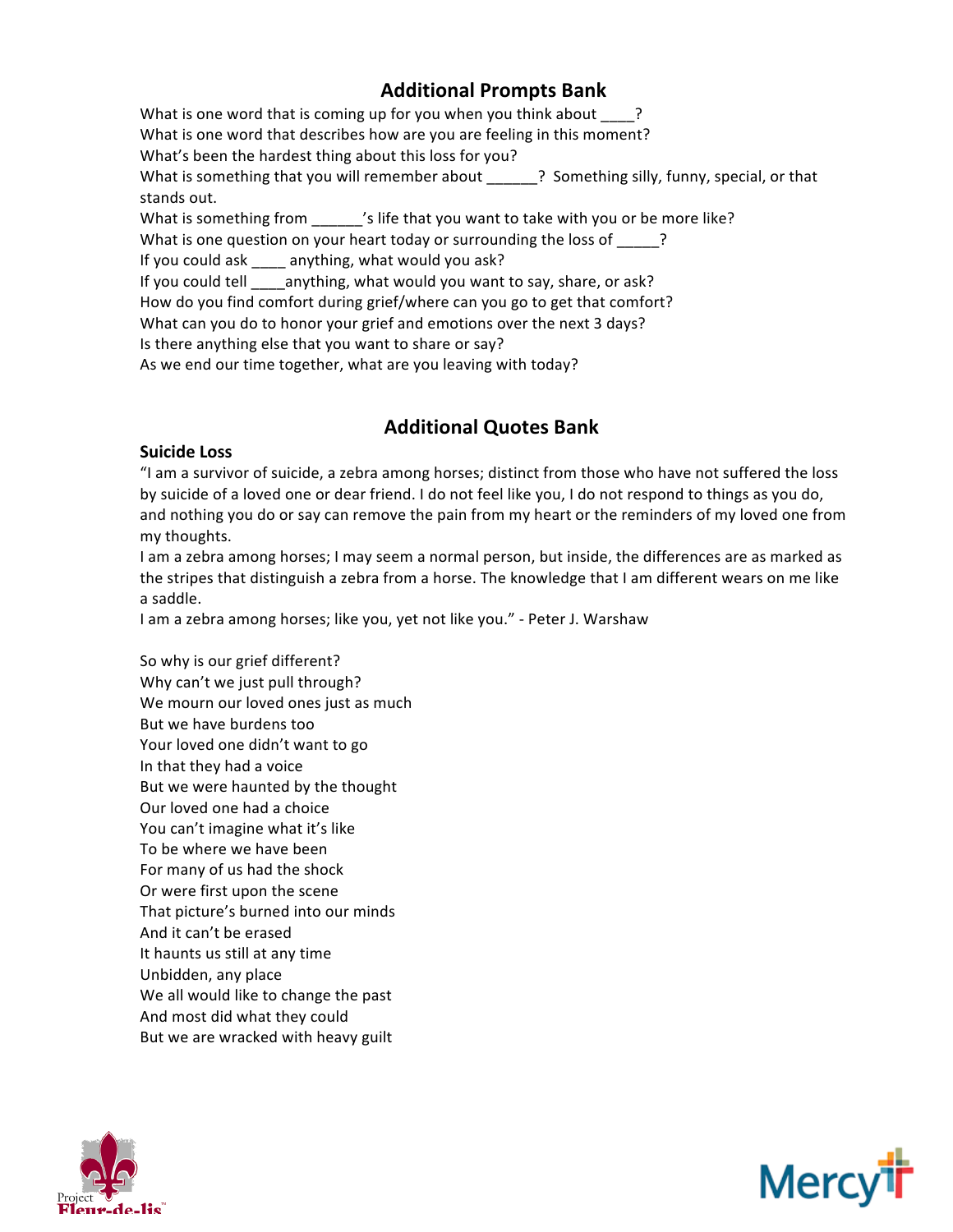## **Grief**

"Grief is like the ocean; it comes on waves ebbing and flowing. Sometimes the water is calm, and sometimes it is overwhelming. All we can do is learn to swim." - Vicki Harrison

"You will not 'get over' the loss of a loved one; you will learn to live with it. You will heal and you will rebuild yourself around the loss you have suffered. You will be whole again but you will never be the same. Nor should you be the same, nor would you want to." -Elisabeth Kubler-Ross

"Perhaps they are not stars, but rather openings in heaven where the love of our lost ones pours through and shines down upon us to let us know they are happy." - Inuit saying "Grief is not a disorder, a disease or a sign of weakness. It is an emotional, physical and spiritual necessity, the price you pay for love. The only cure for grief is to grieve." - Earl Grollman

"I weep but not for me. I weep for all the tomorrows that you will never see. It's not my loss that makes me sad it's thinking what you never had." -Authur Unknown

> *I savor each moment because I do not know* Exactly when a heavy qust or breeze might blow. Should it be today, I'll shed my sorrow in a tear *While* my courage battles the uncertainty I fear. *Dreadful emotions for which I can't prepare* Will likely taunt me with sporadic despair. But I'll be patient amid the highs and lows For the *is* the process by which grieving goes. *-Maria Dawson*

*This* is me grieving. This is me doing well. This is me being strong. *Lots of tears. Shaking sobs*. *Bursts of anger. Extreme confusion. Consistent forgetfulness Tentative smiles Ripples of laughter Always remembering*. *Forever missing. This is my doing well. This is me being strong. This is me grieving. -Tanya Lord*

O'er things we think we "should" We should have been there earlier We should have known their mind We should have sought professional help We should have been more kind We should have phoned more often We should have understood We should have seen it coming But we all did what we could So that is how we're different We're coping best we can We're rarely given peace of mind Please try to understand -A M Maxwell